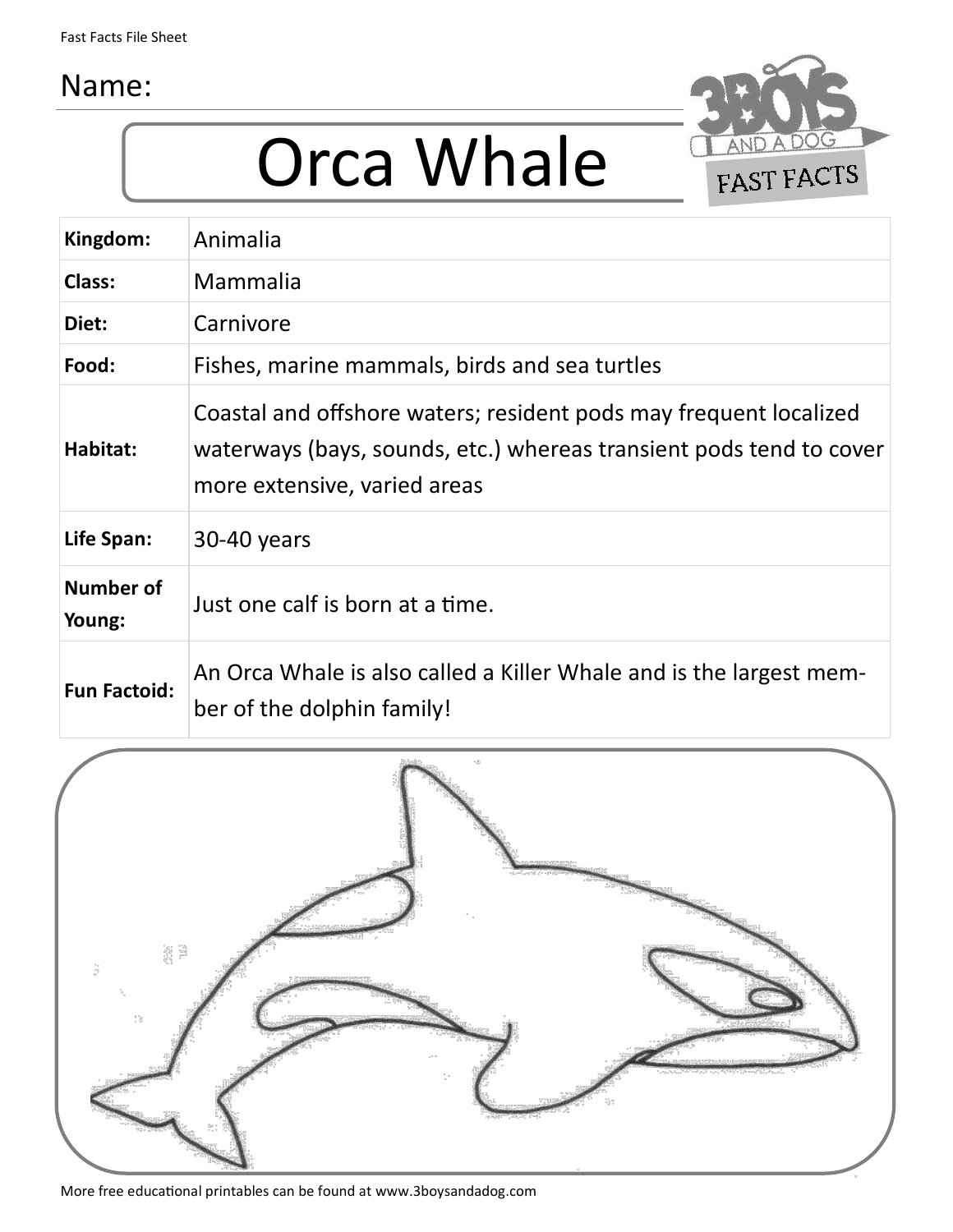## Sea Turtle



| Kingdom:                   | Animalia                                                                                                                                       |
|----------------------------|------------------------------------------------------------------------------------------------------------------------------------------------|
| Class:                     | Reptilian                                                                                                                                      |
| Diet:                      | Sea turtles may be <i>carnivorous</i> (meat eating), <i>herbivorous</i> (plant<br>eating), or <i>omnivorous</i> (eating both meat and plants). |
| Food:                      | Diets vary greatly among sea turtle species: sea grasses, shrimp,<br>crabs, algae, and jellyfish.                                              |
| Habitat:                   | Shallow coastal waters, bays, lagoons, estuaries and occasionally the<br>open ocean—Warm and temperate seas throughout the world               |
| Life Span:                 | Up to 80 years                                                                                                                                 |
| <b>Number of</b><br>Young: | 50-200 eggs                                                                                                                                    |
| <b>Fun Factoid:</b>        | There are 7 species of sea turtles!                                                                                                            |

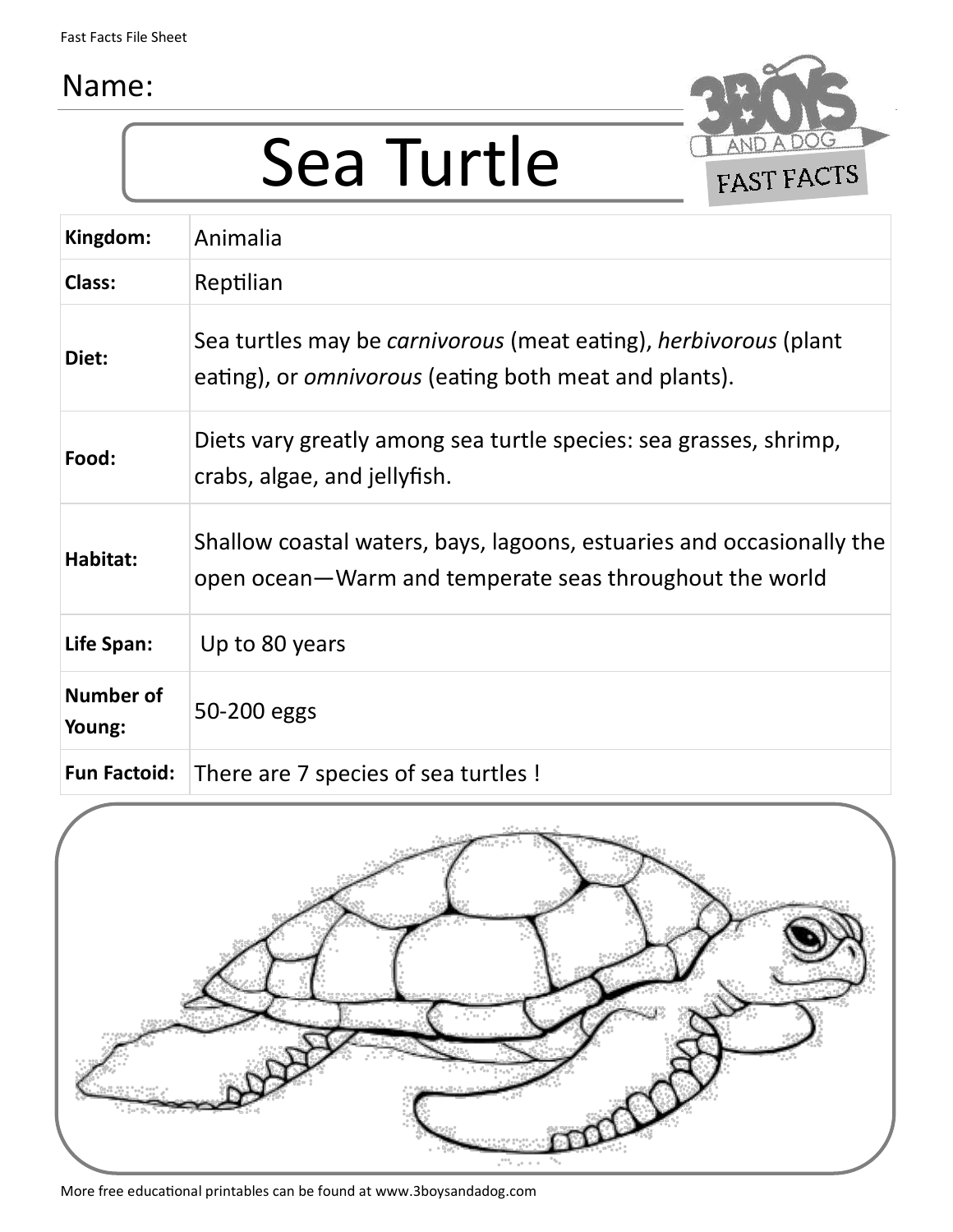### Octopus



| Kingdom:                   | Animalia                                                                                                                                                                    |
|----------------------------|-----------------------------------------------------------------------------------------------------------------------------------------------------------------------------|
| Class:                     | Cephalopodan                                                                                                                                                                |
| Diet:                      | Carnivorous                                                                                                                                                                 |
| Food:                      | dead animals, crustaceans, such as shrimp, crabs, scallops, clams, as<br>well as other mollusks, flatfishes, redfish and smaller octopods                                   |
| Habitat:                   | It is found in habitats that range from shallow tidal pools to ocean<br>depths of about 2,500 feet (750 m). It is more abundant in shallow<br>waters to 16 feet (5 m) deep. |
| Life Span:                 | 6 months to 5 years                                                                                                                                                         |
| <b>Number of</b><br>Young: | Roughly 200,000 eggs                                                                                                                                                        |
| <b>Fun Factoid:</b>        | The Octopus is a highly intelligent creature—In laboratory tests and<br>aquariums, it has been able to solve mazes very quickly!                                            |

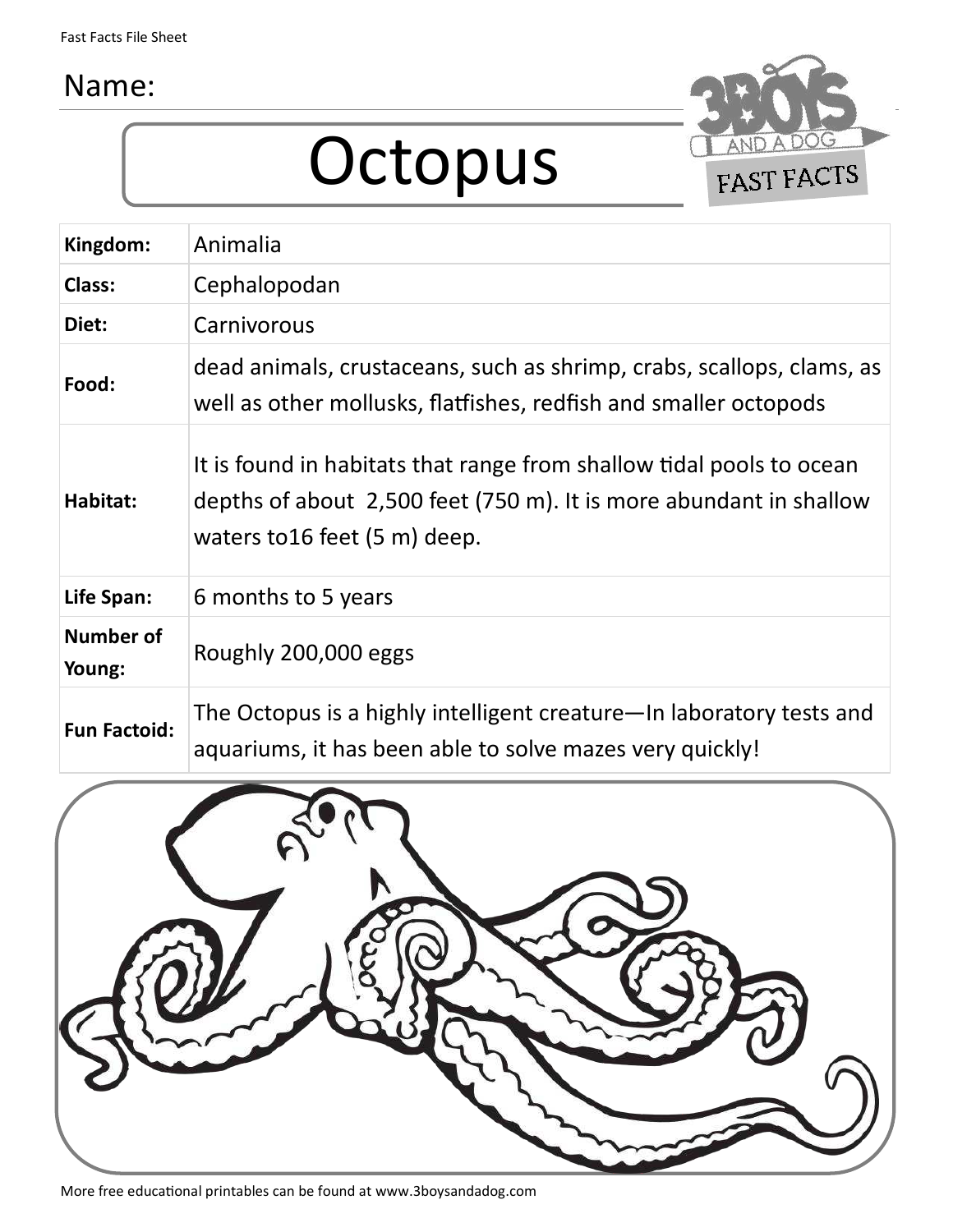

## Jellyfish

| Kingdom:                   | Animalia                                                                                  |
|----------------------------|-------------------------------------------------------------------------------------------|
| Class:                     | Scyphozoan                                                                                |
| Diet:                      | Carnivore                                                                                 |
| Food:                      | Small Fish & Zooplankton                                                                  |
| Habitat:                   | All around the ocean                                                                      |
| Life Span:                 | Some breeds of jellyfish only live a few months while others can live<br>for a few years. |
| <b>Number of</b><br>Young: | Can yield around 45,000 eggs in one day!                                                  |
| <b>Fun Factoid:</b>        | Jellyfish have no brain, no blood, and no nervous system.                                 |

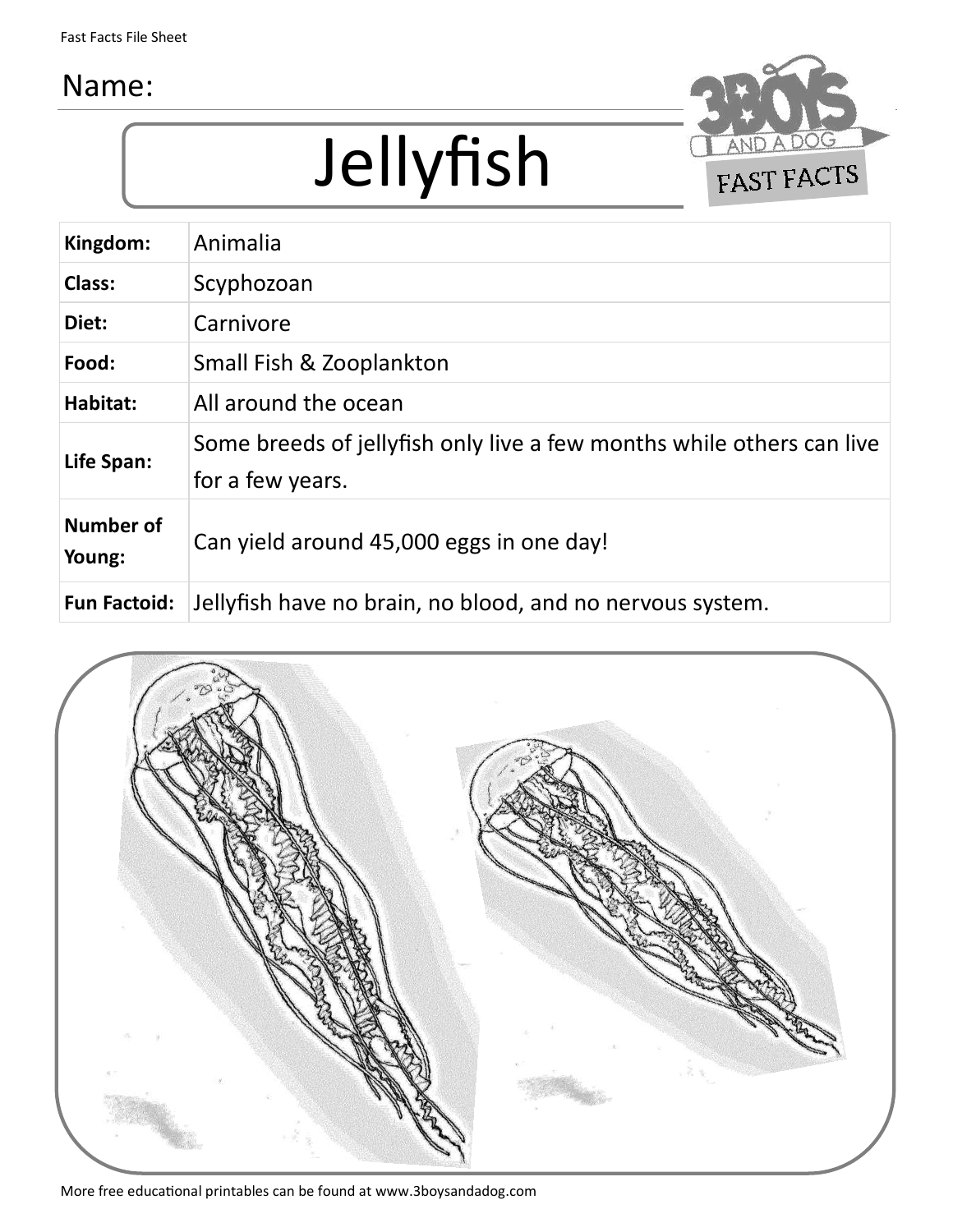

### Clown Fish

| Kingdom:                   | Animalia                                                                            |
|----------------------------|-------------------------------------------------------------------------------------|
| Class:                     | Actinopterygii                                                                      |
| Diet:                      | Omnivore                                                                            |
| Food:                      | Algae, Plankton, Molluscs                                                           |
| Habitat:                   | <b>Tropical Coral Reefs</b>                                                         |
| Life Span:                 | 4-8 years                                                                           |
| <b>Number of</b><br>Young: | 2,000 eggs at a time                                                                |
| <b>Fun Factoid:</b>        | All clown fish are born male and develop female reproductive<br>organs when needed. |

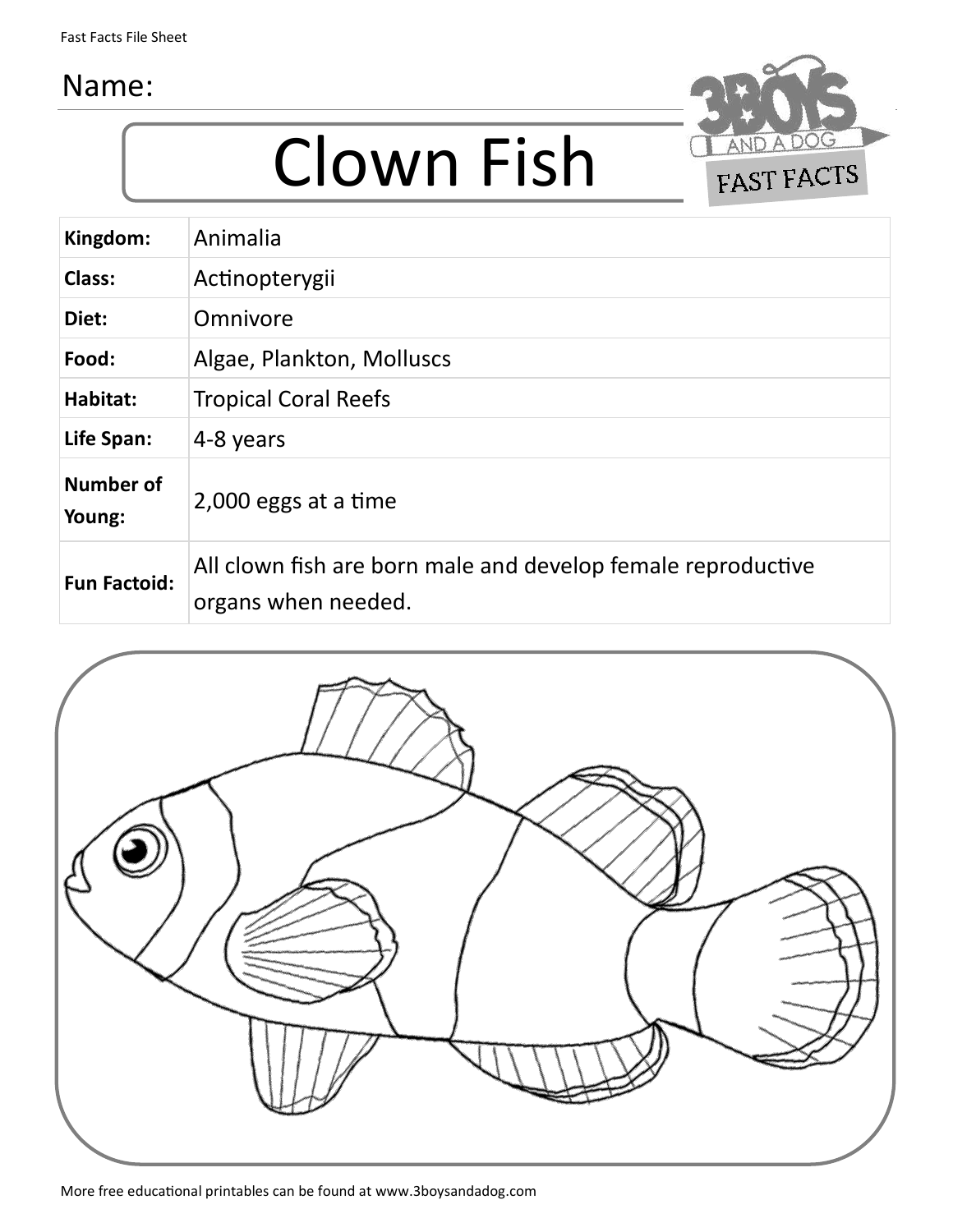# Dolphin



| Animalia                                                   |
|------------------------------------------------------------|
| Mammalian                                                  |
| Carnivore                                                  |
| <b>Fish and Squid</b>                                      |
| Almost all seas and oceans                                 |
| Average age 20 years—maximum age is 50 years!              |
| One baby at a time                                         |
| Dolphins can jump to a height of 20 feet out of the water. |
|                                                            |

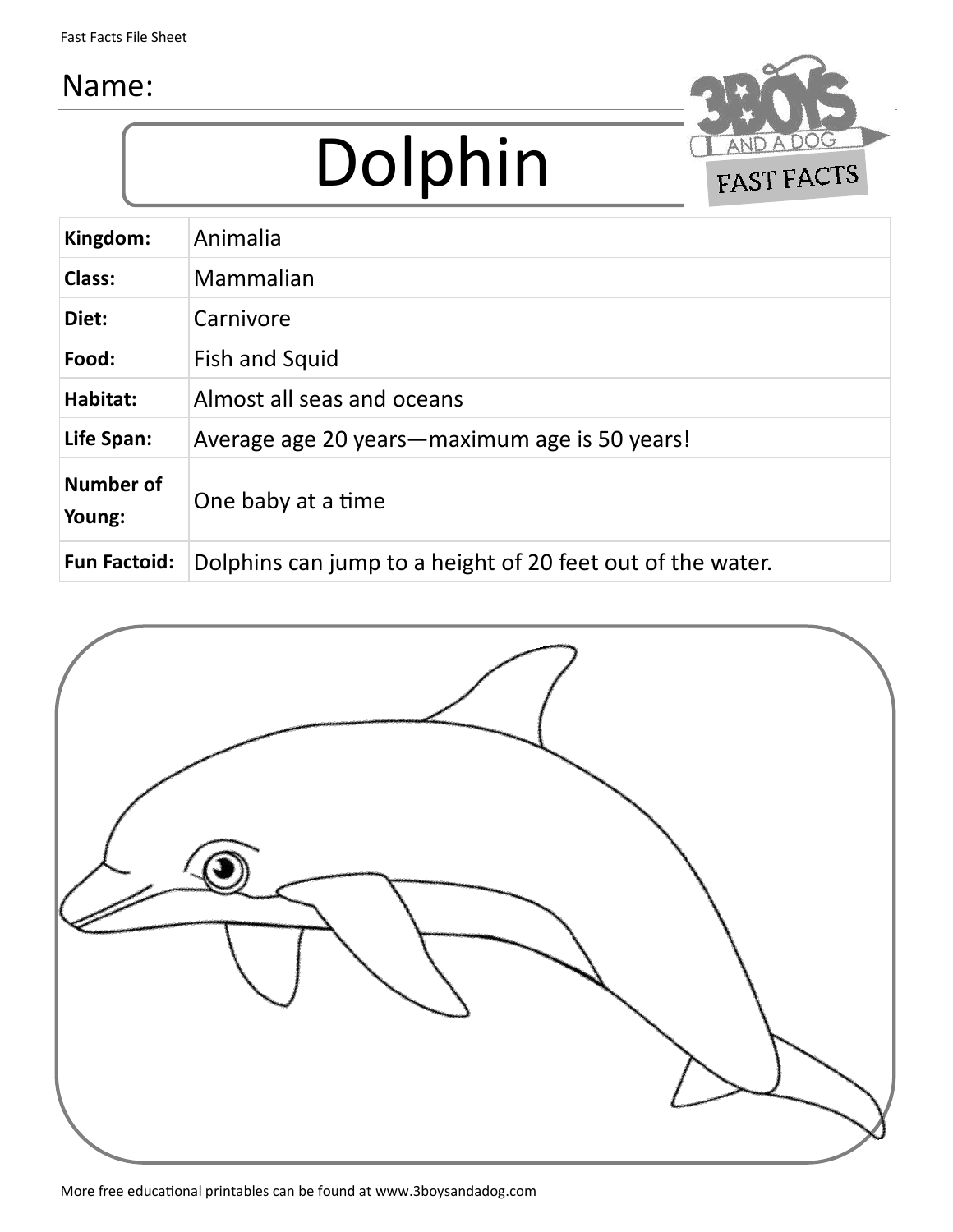Crab



| Kingdom:            | Animalia                                                                |
|---------------------|-------------------------------------------------------------------------|
| Class:              | Malacostraca                                                            |
| Diet:               | <b>Omnivorous</b>                                                       |
| Food:               | algae, mollusks, worms, other crustaceans, fungi, bacteria and detritus |
| Habitat:            | <b>Brackish water</b>                                                   |
| Life Span:          | Average 3-4 years                                                       |
| Number of<br>Young: | 1000 to 2000 eggs                                                       |
| <b>Fun Factoid:</b> | A Crab's teeth are in its stomach                                       |

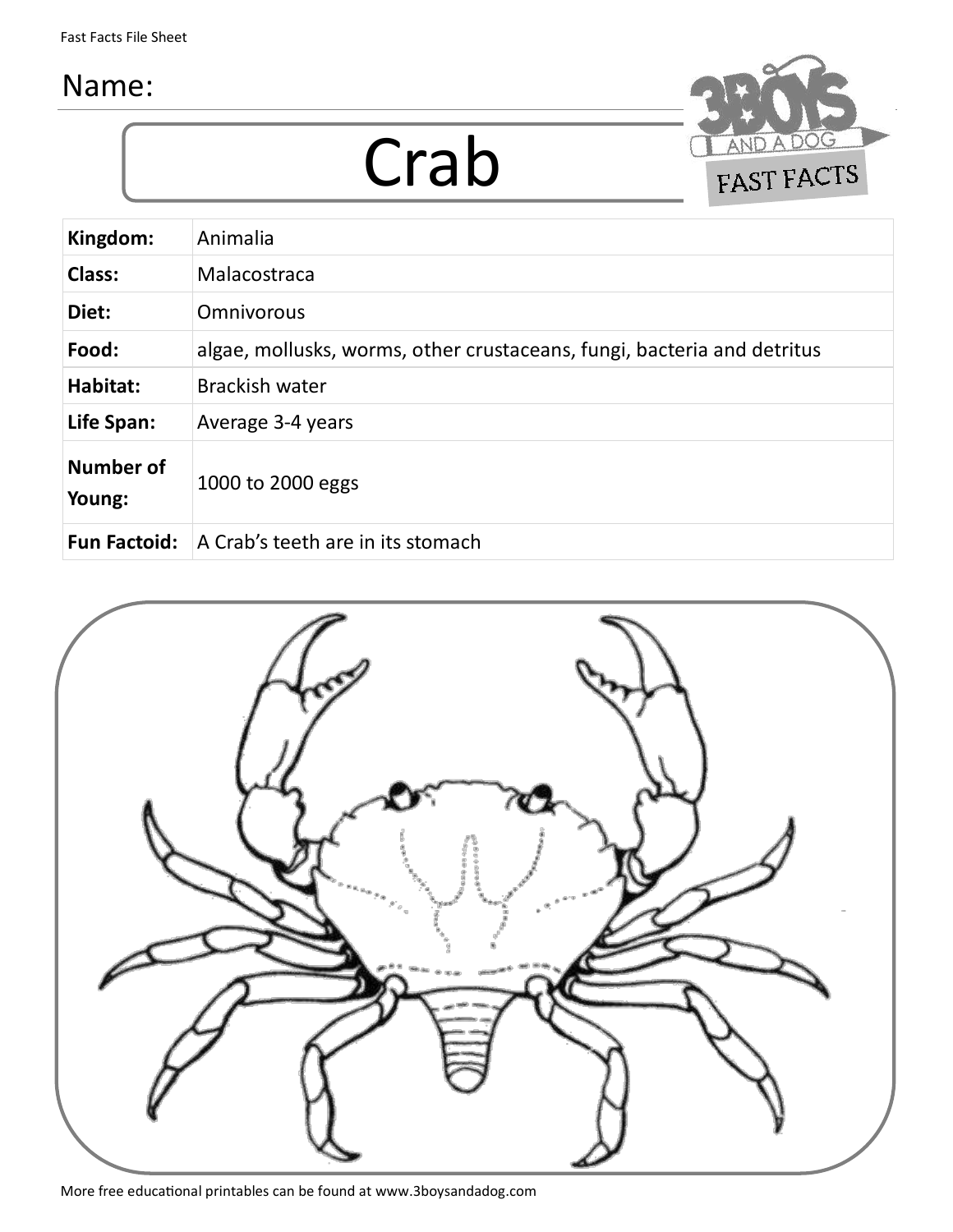



| Kingdom:            | Animalia                                                         |
|---------------------|------------------------------------------------------------------|
| Class:              | Asteroidean                                                      |
| Diet:               | Carnivore                                                        |
| Food:               | Starfish mainly feed on mussel, snails, oysters, and clams       |
| Habitat:            | Shallow to deeper coastal waters                                 |
| Life Span:          | Approximately 35 years                                           |
| Number of<br>Young: | Thousands of very small eggs                                     |
| <b>Fun Factoid:</b> | A Starfish has TWO stomachs—that is why Patrick eats so much :-) |



More free educational printables can be found at www.3boysandadog.com